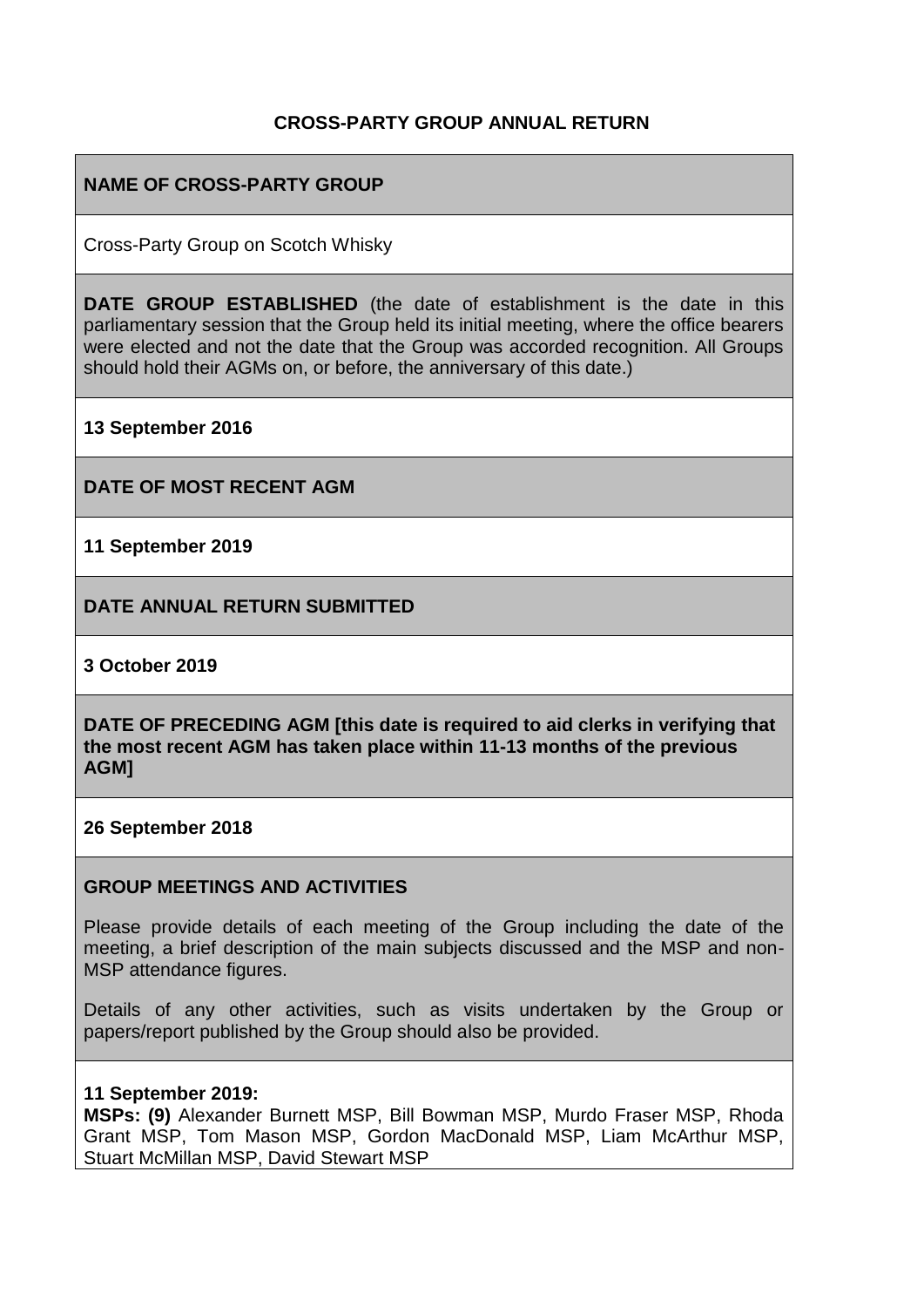**Other attendees:** Blair Bowman, Jack Gemmell (Chivas), Karen Freel (Perspectiva Consultants), Kathrin Furst (SWA), Annie Hill (Institute of Brewing and Distilling), Beatrice Morrice (SWA), Debs Newman (Holyrood Distillery), Ian Smith (Diageo), Leon Thomson (VisitScotland), David Williamson (Wm Grant); Victoria Houghton (Hamilton and Inches), Stephen Dickson (City of Edinburgh Council), Oscar Heek, Gary Atkinson (Carmelite Aberdeen), Cllr Ashley Graczyk (CEC), Claire Dolan (SDMA), Kenneth Bramham (STGA), Sarah Cameron (SENSCOT), Willie Macleod (UKH), Marc Crothall (STA), David Winpenny (Heritage railway Assoc), Terry Goddall, (Wyvis B&B), David Scobie (Caledonia Public Affairs), Alasdair Smart (ScotRail), Iain Morrison (SG)

**Joint meeting with CPG on Tourism.** Beatrice Morrice, SWA provided an overview on Scotch Whisky tourism; Ian Smith, Diageo and Debs Newman, Holyrood Distillery gave presentations on their experience and investment in Scotch Whisky tourism.

### **29 May 2019:**

**MSPs: (5)** George Adam MSP, Murdo Fraser MSP, Rhoda Grant MSP, Gordon MacDonald MSP, Colin Smyth MSP,

**Other attendees:** Stacey Adam (Assistant), Jack Gemmell (Chivas Brothers), Pierre Jobert (Intern), Douglas Meikle (SWA), Beatrice Morrice (SWA), Devin Scobie (Caledonia Public Affairs)

**Scottish Alcohol Industry Partnership:** Douglas Meikle, from the Scottish Alcohol Industry Partnership and the SWA, gave a presentation on the work that the alcohol industry is doing to tackle alcohol misuse. A Scotch Whisky tasting was held at the end of the meeting.

### **10 May 2019:**

**MSPs** (1): Colin Smyth MSP

**Other attendees:** David Linden MP, Patrick Grady MP, Stephen Gethins MP (Lindores), Brendan O'Hara MP, Gavin Newlands MP, Alan Brown MP, Declan Pang (SWA), Lindesay Low (SWA), Graeme Littlejohn (SWA), Dawn Bellamy (SWA).

**APPG and CPG visit:** The group had a tour of Lindores Distillery, Holyrood Distillery and had a dinner and tasting at the Scottish Malt Whisky Society Edinburgh.

#### **31 January:**

**MSPs:** (6) Bill Bowman MSP, Murdo Fraser MSP, Rhoda Grant MSP, Rachael Hamilton MSP, Tom Mason MSP, Colin Smyth MSP,

**Other attendees:** Susy Atkinson (Edrington), Campbell Evans (Whisky direct), Karen Freel (Perspectiva Consultants), Alison Galbraith (SWA), Keir Greenway (GMB), Annie Hill (Institute of Brewing and Distilling), Kenny Junner (Unite), Christopher Miles (Edinburgh Distilling), Beatrice Morrice (SWA), Alan Park (SWA), Emma Pollock (Diageo), Heather Pritchard (Diageo), Moira Stalker (Food and Drink Federation), David Williamson (William Grant), Alan Wolstenholme (Scottish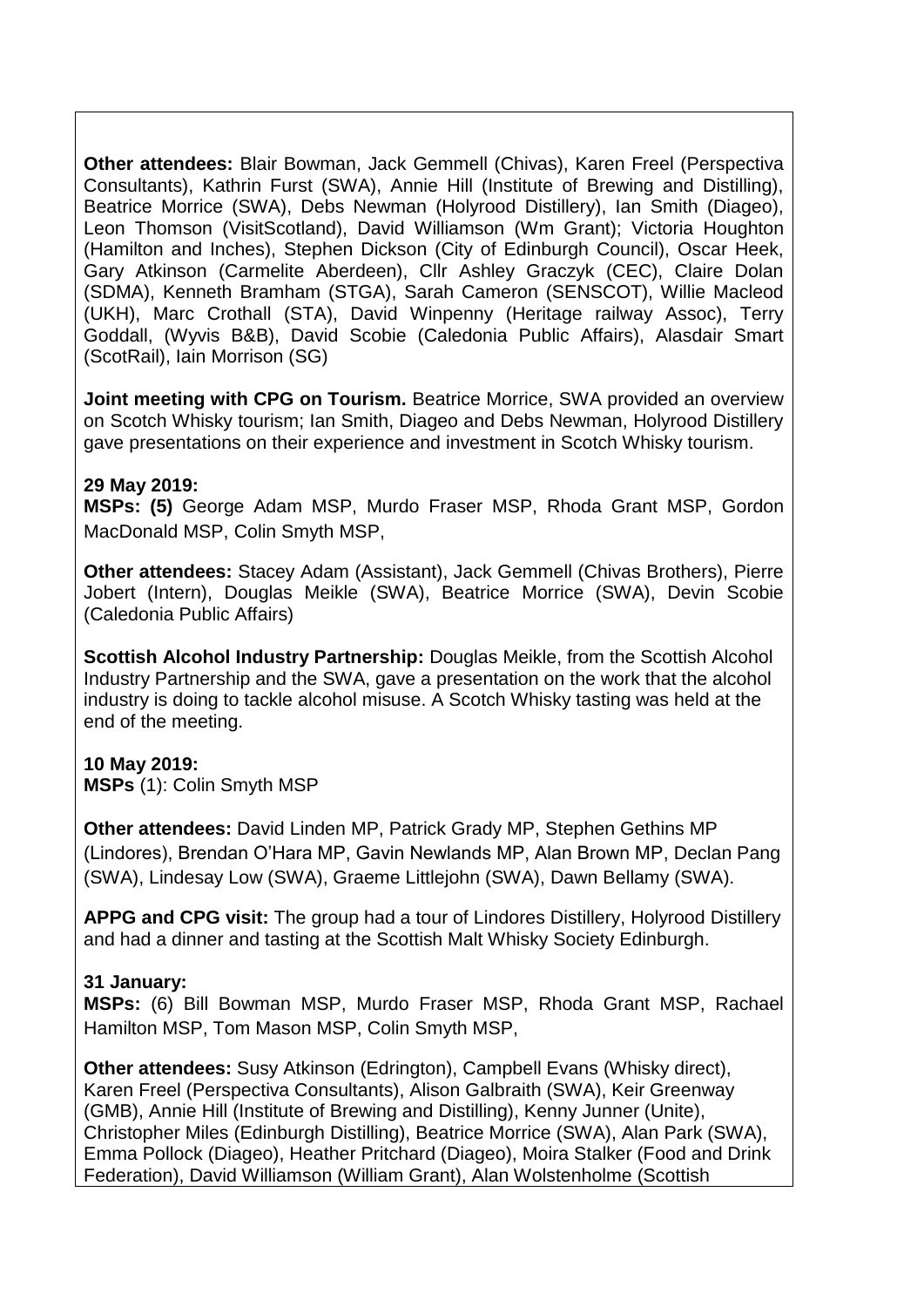Distillers Association).

**Scotch Whisky, Skilled Workforce:** Beatrice Morrice, SWA, provided information on the Scotch Whisky STEM Ambassador Network. Moira Stalker, Food and Drink Federation, talked about the importance of providing a pipeline for the future workforce in the food and drink industry. Susy Atkinson, Edrington, and Heather Pritchard, Diageo, provided examples of the work with regard to training and engaging with local schools in Scotland.

**Protecting Scotch Whisky Brexit and Beyond -** Alan Park, SWA, gave a presentation on the protection of Scotch Whisky and implications of Brexit.

# **MSP MEMBERS OF THE GROUP**

Please provide names and party designation of all MSP members of the Group.

Murdo Fraser (Conservatives),

Gordon MacDonald (SNP),

David Stewart (Labour),

Liam McArthur (Liberal Democrat),

Colin Smyth (Labour),

Jackie Baillie (Labour),

Bruce Crawford (SNP),

Rhoda Grant (Labour),

Tom Mason (Conservative),

Bill Bowman (Conservative),

Rachael Hamilton (Conservative),

Jamie Halcro-Johnston (Conservative).

# **NON-MSP MEMBERS OF THE GROUP**

For organisational members please provide only the name of the organisation, it is not necessary to provide the name(s) of individuals who may represent the organisation at meetings of the Group.

| Individuals          | Blair Bowman, Whisky Consultant and Author     |
|----------------------|------------------------------------------------|
| <b>Organisations</b> | Scotch Whisky Association,<br>Chivas Brothers, |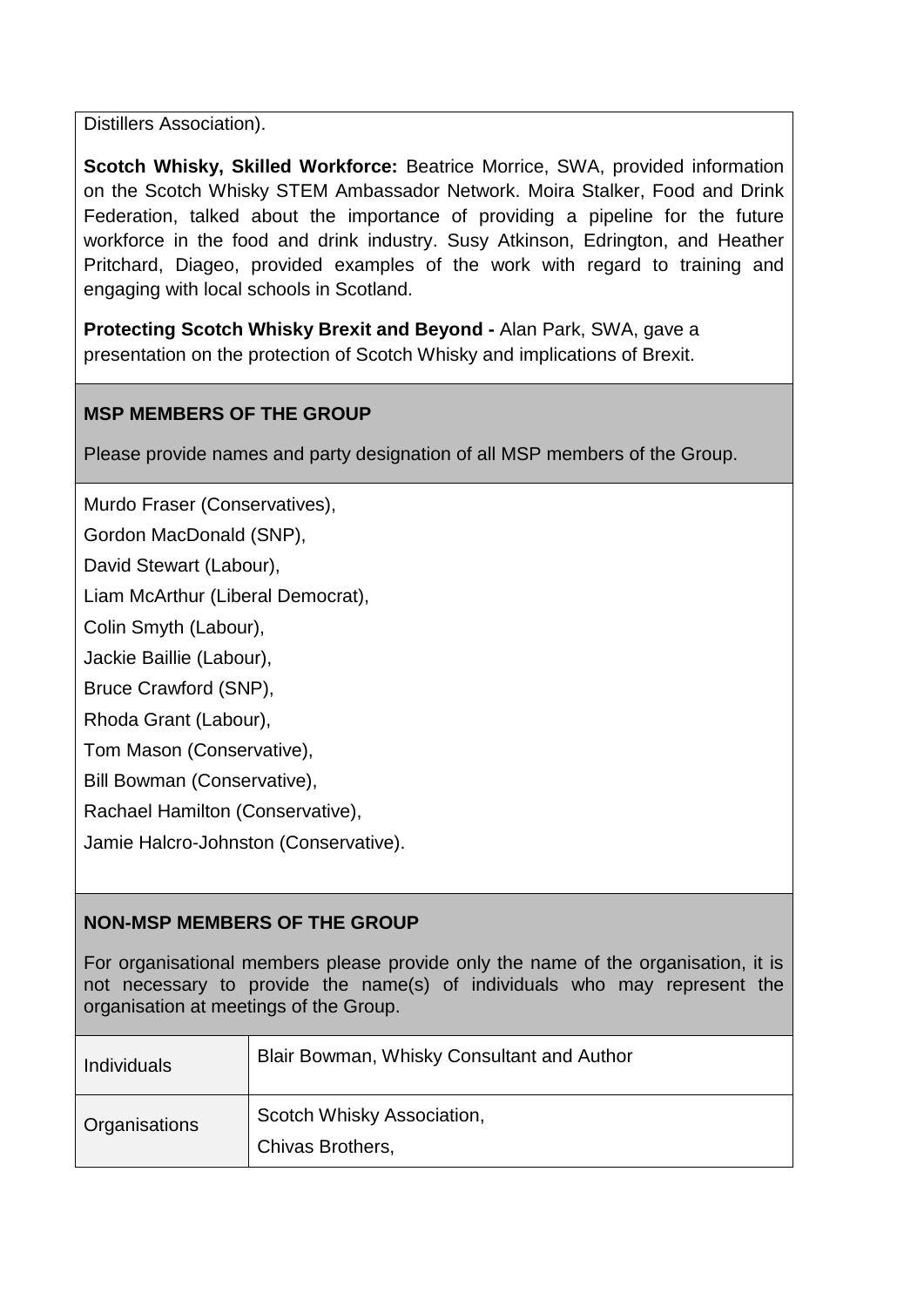| Diageo,                              |
|--------------------------------------|
| Edinburgh Distillery Company,        |
| Edrington,                           |
| Gordon MacPhail,                     |
| Perspectiva Consultants,             |
| Caledonia Public Affairs,            |
| Glasgow Distillery,                  |
| GMB,                                 |
| Institute of Brewing and Distilling, |
| Interface, Malt Whisky Trail,        |
| SEPA,                                |
| Scottish Enterprise,                 |
| Scottish Distillers Association,     |
| Forth Ports,                         |
| <b>Stolt Tank Containers,</b>        |
| UK Chinese Times,                    |
| Unite,                               |
| Whisky Invest Direct,                |
| <b>William Grant.</b>                |
|                                      |

# **GROUP OFFICE BEARERS**

Please provide names for all office bearers. The minimum requirement is that two of the office bearers are MSPs and one of these is Convener – beyond this it is a matter for the Group to decide upon the office bearers it wishes to have. It is permissible to have more than one individual elected to each office, for example, coconveners or multiple deputy conveners.

| Convener               | Murdo Fraser MSP and Gordon MacDonald MSP   |  |  |
|------------------------|---------------------------------------------|--|--|
| <b>Deputy Convener</b> | Liam McArthur MSP, David Stewart MSP        |  |  |
| Secretary              | Beatrice Morrice, Scotch Whisky Association |  |  |
| Treasurer              | <b>None</b>                                 |  |  |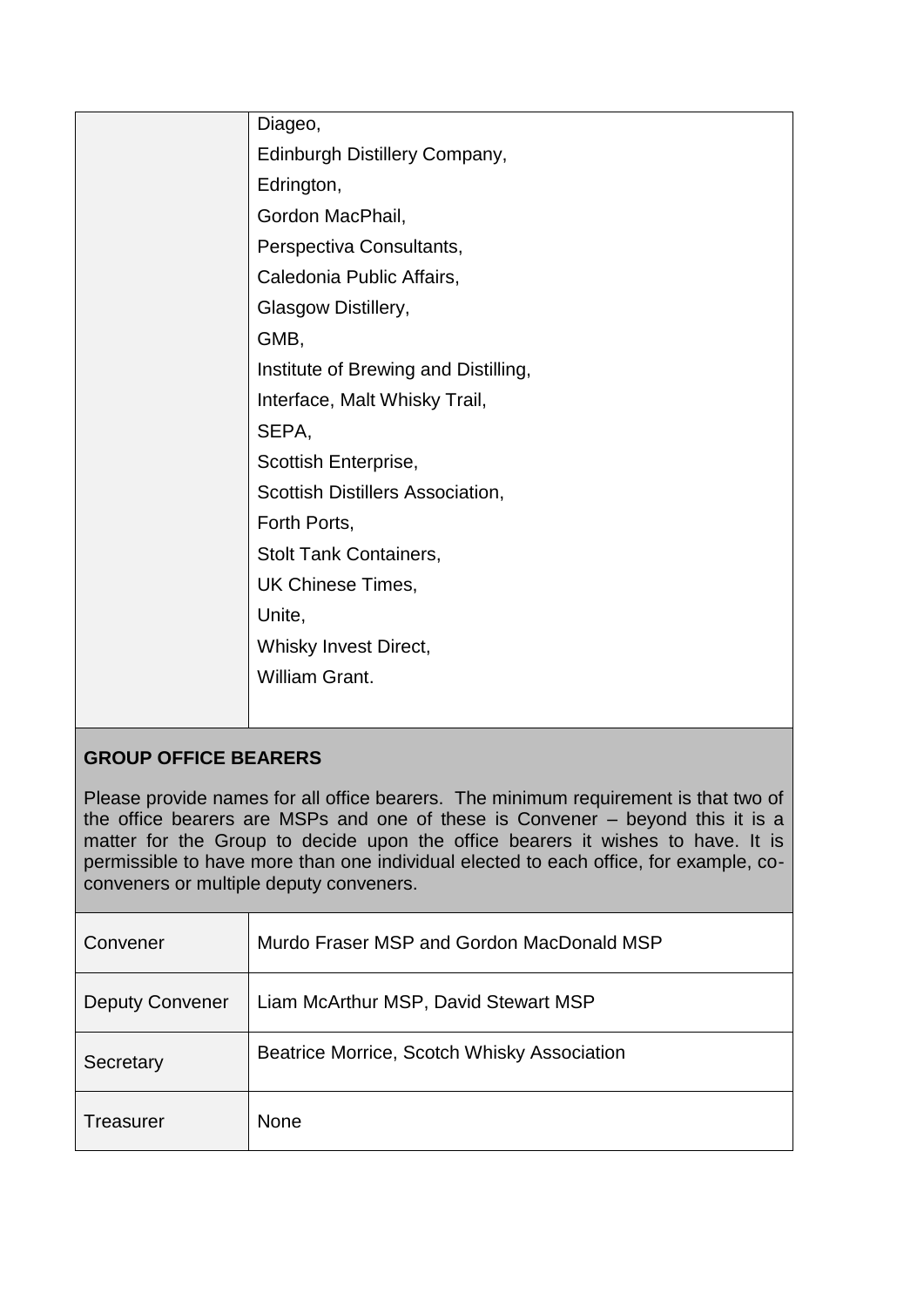# **FINANCIAL BENEFITS OR OTHER BENEFITS RECEIVED BY THE GROUP**

Please provide details of any financial or material benefit(s) received from a single source in a calendar year which has a value, either singly or cumulatively, of more than £500. This includes donations, gifts, hospitality or visits and material assistance such as secretariat support.

Details of material support should include the name of the individual providing support, the value of this support over the year, an estimate of the time spent providing this support and the name of the organisation that this individual is employed by / affiliated to in providing this support.

Groups should provide details of the date on which the benefit was received, the value of the benefit and a brief description of the benefit.

If the Group is not disclosing any financial information please tick the box to confirm that the Group has considered the support received, but concluded it totalled under the threshold for disclosure (£500).

Total benefit from the Scotch Whisky Association totals: £757.68 which included a CPG/APPG visit, secretariat support, catering of sandwiches at three CPG meetings.

(The Scotch Whisky Association paid for catering at three meetings (31 January, 29 May and 11 September) which came to £143.40, £125.16 and £144.12 respectively. The total amount spent on catering at meetings by the SWA therefore came to: £412.68.

Secretariat support from the SWA equates to £220.

Cost for the CPG attendee at the APPG and CPG joint visit on 10 May, that was covered by the SWA, came to £125).

# **SUBSCRIPTION CHARGED BY THE GROUP**

Please provide details of the amount charged and the purpose for which the subscription is intended to be used.

None

# **CONVENER CONTACT DETAILS**

| Name                     | Murdo Fraser MSP  | <b>Gordon MacDonald MSP</b> |  |
|--------------------------|-------------------|-----------------------------|--|
| Parliamentary<br>address | M <sub>2.07</sub> | M3.03                       |  |